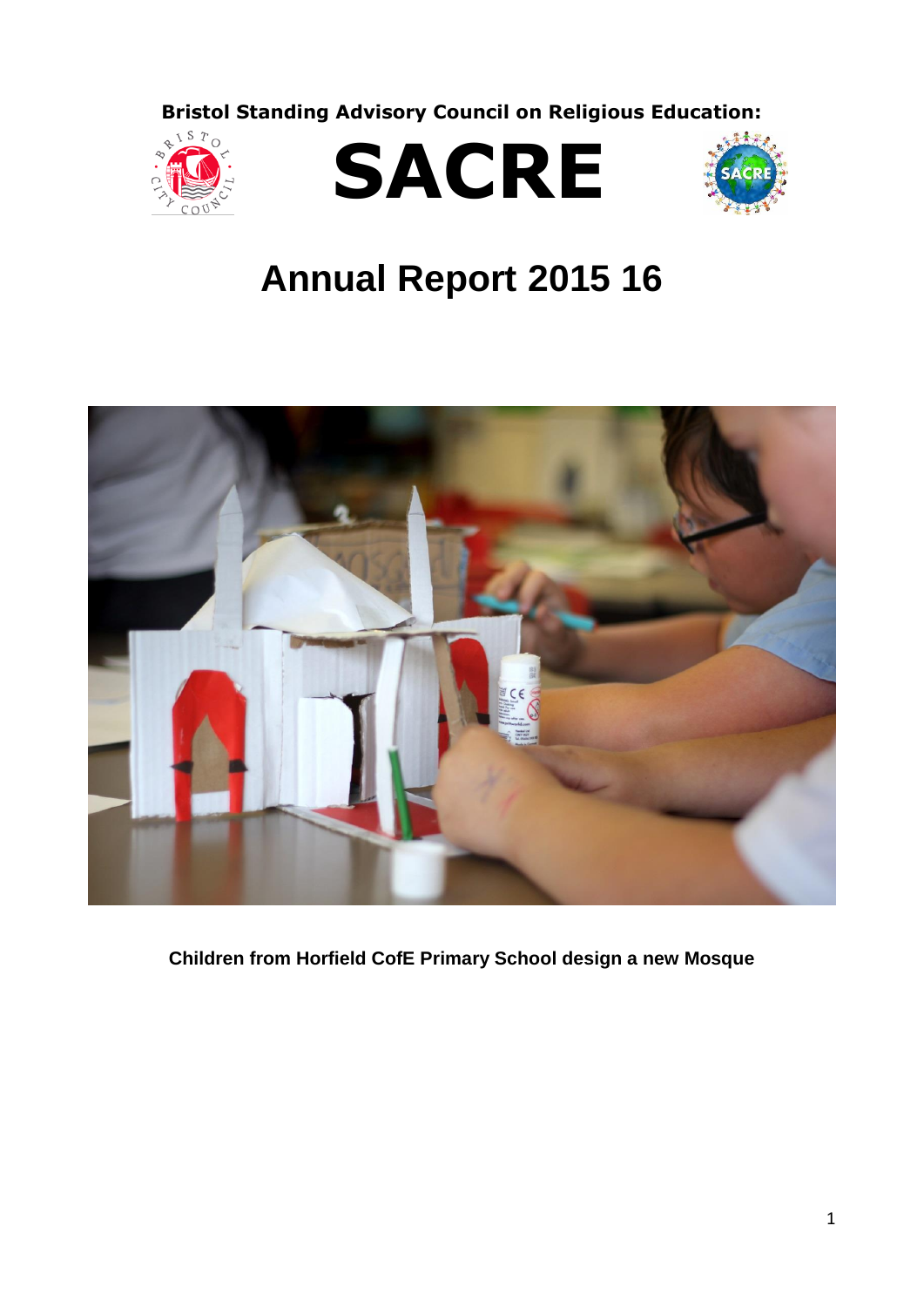# **Chair's Introduction**

# **Welcome to our annual report 2015/16**

Bristol SACRE has continued to meet regularly to support teachers in delivering engaging and challenging RE to the children and young people of our city.

# **Supporting Good RE through CPD**

We have been creative in our CPD this year in order to challenge and inspire.We have offered schools training through our very successful annual RE teacher's conference which we organise jointly with South Glos. SACRE. We were fortunate to have Lat Blaylok from RE Today services as the keynote speaker this year and the topic was '*Playful RE to engage and challenge"*'. The feedback from the conference was exeptionally positive. We were also able to jointly organise with Bristol University and with funding from the Westhill Project two conferences to support Secondary Teachers of RE : one focusing on the new GCSE . The speaker was Deborah Weston (NATRE and Culham St Gabriels) and the focus was on the new expectations from the exam boards and the expectations of teaching the differences within faiths .The differences between Sunni and Shiite Islam was a particular focus . We also help a course helping teachers prepare for the teaching of the new A'Level. Both courses were very well reviewed and teachers were appreciative of the support they received. We have been able to continue to employ Katy Staples as the adviser to SACRE and, through her, bespoke support has been given schools and groups of schools. During this year we have also begun to increasingly benefit from the work of Adam Robertson (RE subject lead at Horfield CofE Primary School and Esther Messinger (from Bristol Cathedral Choir School) who have been able to offer school to school support , acting as Hub leaders funded through the local Learn Teach Lead RE project.Jenny Brookes from the Local Authority has been able to ensure the link between the SACRE and the council . SACRE is grateful to Bristol City Council for its continuing support to Bristol SACRE through funding a service level agreement that ensures that SACRE continues to have up to date advice.

# **'Meaningful relationships'**

We have continued to support our schools in Bristol; we have meaningful relationships with LA schools, academies, faith groups, and other local SACRE's to ensure that we can offer our stakeholders a rounded and robust approach to making RE relevant and fit for purpose within schools today. We continue to work closely with faith communities in Bristol and ensure that teachers can access faith speakers and people to help ensure visits to places of worship run well. We signpost the annual "Diverse Open Doors Day" for teachers which is run by Bristol Multi-faith Forum . We also have a close partnership with Bristol University (Dr Janet Orchard is a member of SACRE she is a senior lecturer and organises the RE PGCE course) and we work together to ensure there is continued support for teachers of RE from their PGCE or ITT into their teaching career. (It was through this partnership that we were able to offer the two Secondary focussed conferences that we were able to run this year.) We also maintain close links with local interfaith groups and Marie Hackett form Bristol Multi-Faith Forum also sits on Bristol SACRE. We are also forging new relationships with the Teaching Schools Alliance and groups of schools such as Partnership NW24 and offer CPD and support to improve standards in RE in Bristol through those networks.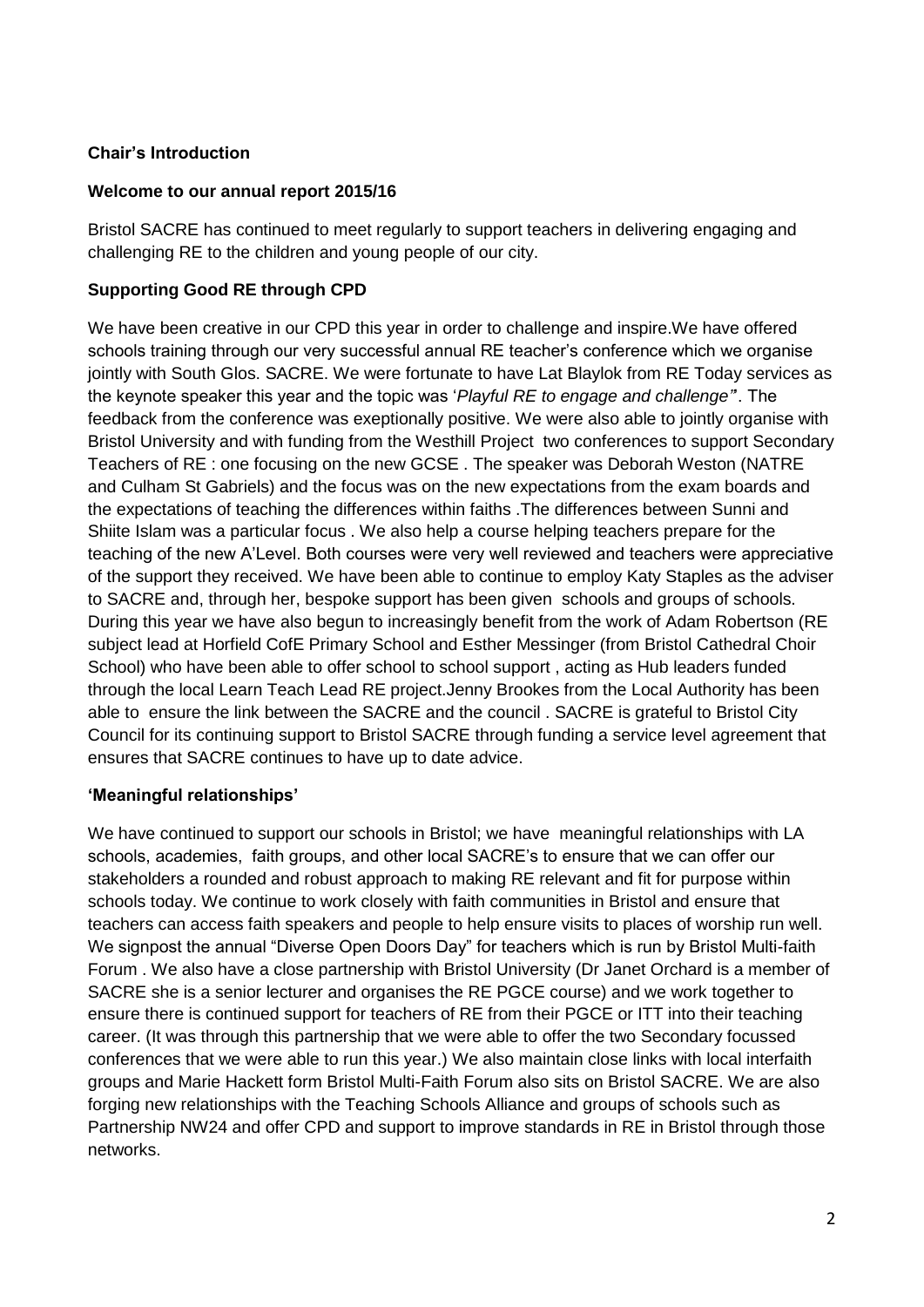# **Agreed Syllabus Conference**

We convened an Agreed Syllabus Conference this year which decided to keep the same Agreed Syllabus but give new guidance to schools about assessment and other matters such as SMSC and British Values and offer a new data base of places of worship and visitors to schools.

The launch of this work falls in the next reporting year.

# **National RE Commission**

This year I have been appointed one of 14 Commissioners in the UK to serve on the Commission on Religious Education (CORE). As we have noted a series of concerns about the state of RE in the face of Government reforms this seems the right time to review RE. The Commission on Religious Education had been established to review the legal, education, and policy frameworks for religious education. This review will be a wide-ranging, inclusive and evidence-based process designedto inform policy makers, The ultimate aim will be to improve the quality and rigour of religious education and its capacity to prepare pupils for life in modern Britain. The current intention for full Academisation of schools means that there will be severe implications for SACRE's. The Commission will review this challenge along with the broader education policy and issues that affect religious education. By doing so the commision hope to provide a new vision for the subject. More on our website:<http://religiouseducationcouncil.org.uk/commission-on-re>

# **Thank you**

I would like to personally thank all the schools that have worked with us and are producing such fantastic young people. We have enjoyed seeing the creativity of the work produced and the ever evolving ways teachers continue to inspire young people. I am especially pleased with exam results which show great trends towards getting those higher grades. Special recognition must go to St Mary Redcliffe & Temple CE VA Secondary who managed an astonishing 45 A\* and 53 A grades in one of the biggest cohorts to go through this year. Well done to Jill Dickinson who leads the team there and I know is happy to offer good practice advice to other schools

# **'Immensely proud'**

I continue to be immensely proud to serve as the Chair of Bristol SACRE and am grateful for the hard work and diligence of this committed group of diverse individuals, who share one purpose to contribute to the effectiveness of RE in Bristol, that make up SACRE – all the community leaders, teachers, LA councillors and, of course, our very own Katy Staples who, as our school's advisor and through her consultancy work, makes an enormous contribution to the smooth running and effective work of Bristol SACRE. Katy has made a huge contribution to Bristol SACRE with her never ending supply of new and creative ideas on RE.

**Wishing you love, peace, understanding, tolerance, happiness and joy.**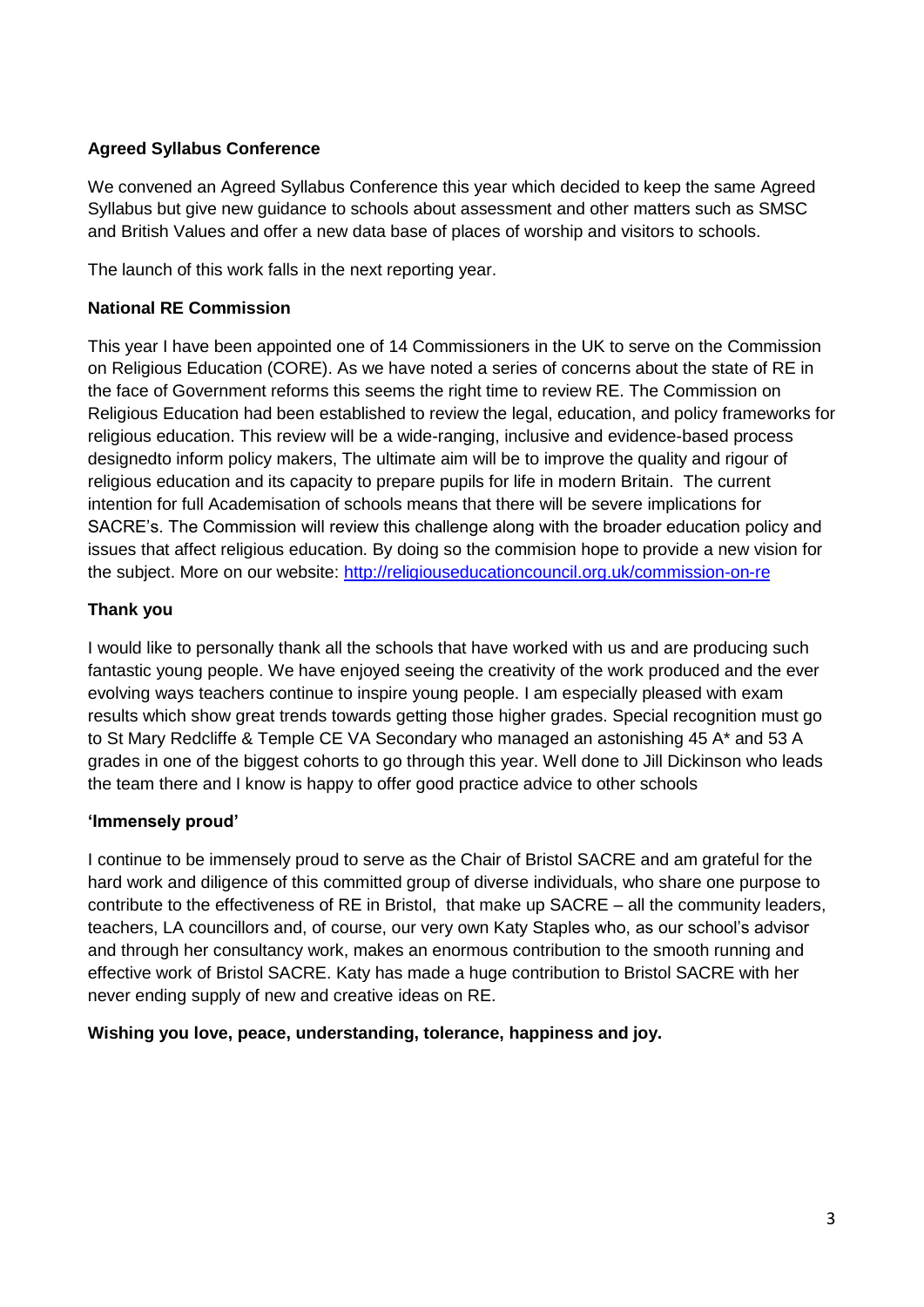

**Esther Deans MBE Chair, Bristol SACRE**

# **Executive Summary**

The report meets the requirements of the 1988 Education Act, which states that:

- The council shall in each year publish a report of their functions and any action taken by representative groups on the council during the preceding year.
- The report is required to specify any matters in respect of which the council has given advice to the authority, and the nature of that advice.

The key function of SACRE is to advise the Local Authority on RE in accordance with the agreed syllabus.

The composition of SACRE is set out in legislation.

The four groups or committees that have served for the year 2015 -16

#### **Committee A**

Kelsang Ra-kma Miranda Moore Ray Bray Eurfron Parry Isabella Harding Zaheer Shabir Nassir (Mohammad-Nassir Miah) Sian Hancocks / Rachel Noyce **Committee B** Jill Dickinson Ruth Wallace

## **Committee C**

Esther Deans Adam Robertson Jackie Walsh Vicky Wiltshire

#### **Committee D**

Ani Stafford/Rob Telford Claire Hiscott Claire Campion-Smith Gill Kirk

#### **Co-opted members:**

**Christian Denominations and other faiths** Buddhist **Buddhist** Religious Society of Friends Methodist Roman Catholic Islam Islam **Baptist The Church of England**

#### **Associations representing teachers**

Malmesbury Secondary School Horfield CofE VC Primary School Ashton Gate Primary School Holymead Primary School Brislington

#### **The local authority**

Green **Conservative** Liberal Democrats Labour

Marie Hackett **Bristol Interfaith Group**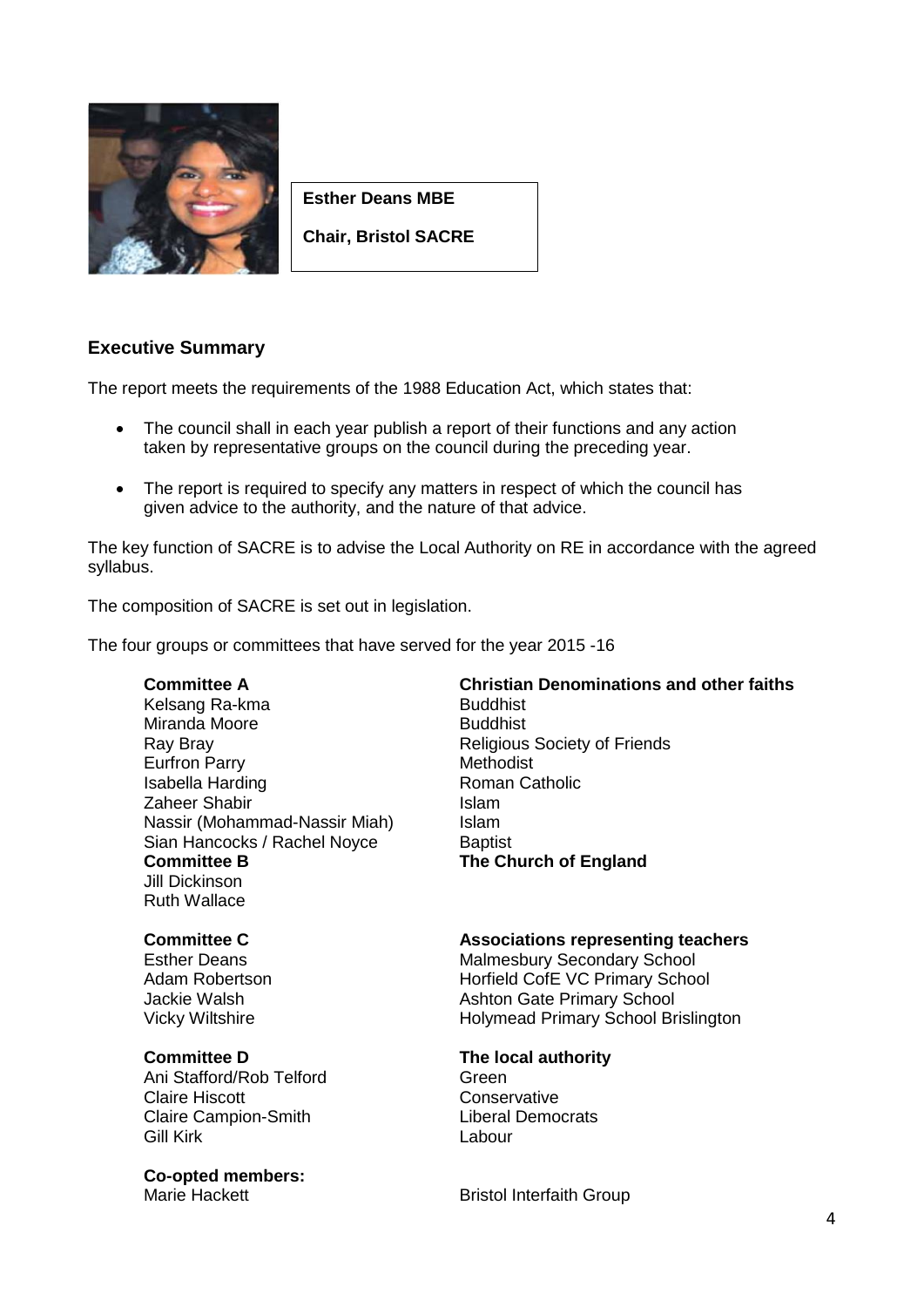| <b>Michael Gower</b><br>Janet Orchard                                              | Humanist<br><b>Bristol University</b>             |
|------------------------------------------------------------------------------------|---------------------------------------------------|
| <b>Support Officers:</b><br><b>Katy Staples</b><br>katy.staples@bristoldiocese.org | <b>SACRE Adviser</b><br>Telephone: 0117 906 0100  |
| Jenny Brookes                                                                      | <b>Local Authority Link Officer</b>               |
| Clerk:<br>Carolyn Saville, Lindsay 'Obrien<br><b>Adam Robertson</b>                | <b>Bristol City Council</b><br>Diocese of Bristol |

Members may be nominated by appropriate organisations but are appointed by the council. Other members may be co-opted. (Section 391(1)(a), Education Act 1996)

## **SACRE met on three occasions during the academic year 2014-15**

**Thursday 11th November 2:00pm – 3:30pm The New Rooms 36, The Horsefair Bristol BS1 3JE**

The main agenda items were:

- **1. A talk about The New Rooms as a National Heritage Site for Methodism and the Education officer's work in supporting schools**
- **2. Feedback from the GCSE and Islam Course**
- **3. Learn Teach Lead RE - and new project for distributed RE training and growing expertise and school to school support to meet unmet needs in RE**

**10th March 2016 6:00pm – 7:30pm BMCS organised - Shah Jalal Mosque and then a Car showroom ! Stapleton Road Bristol BS5**

The main agenda items were:

- **1. A tour of the Mosque and Q&A with Rizwan Ahmed an engagement officer from BMCS**
- **2. Constitution**
- **3. Annual Report**
- **4. Annual Conference feedback**
- **5. LTLRE update**

**30th June 2016 9:00am – 12:00pm Holymead Primary School**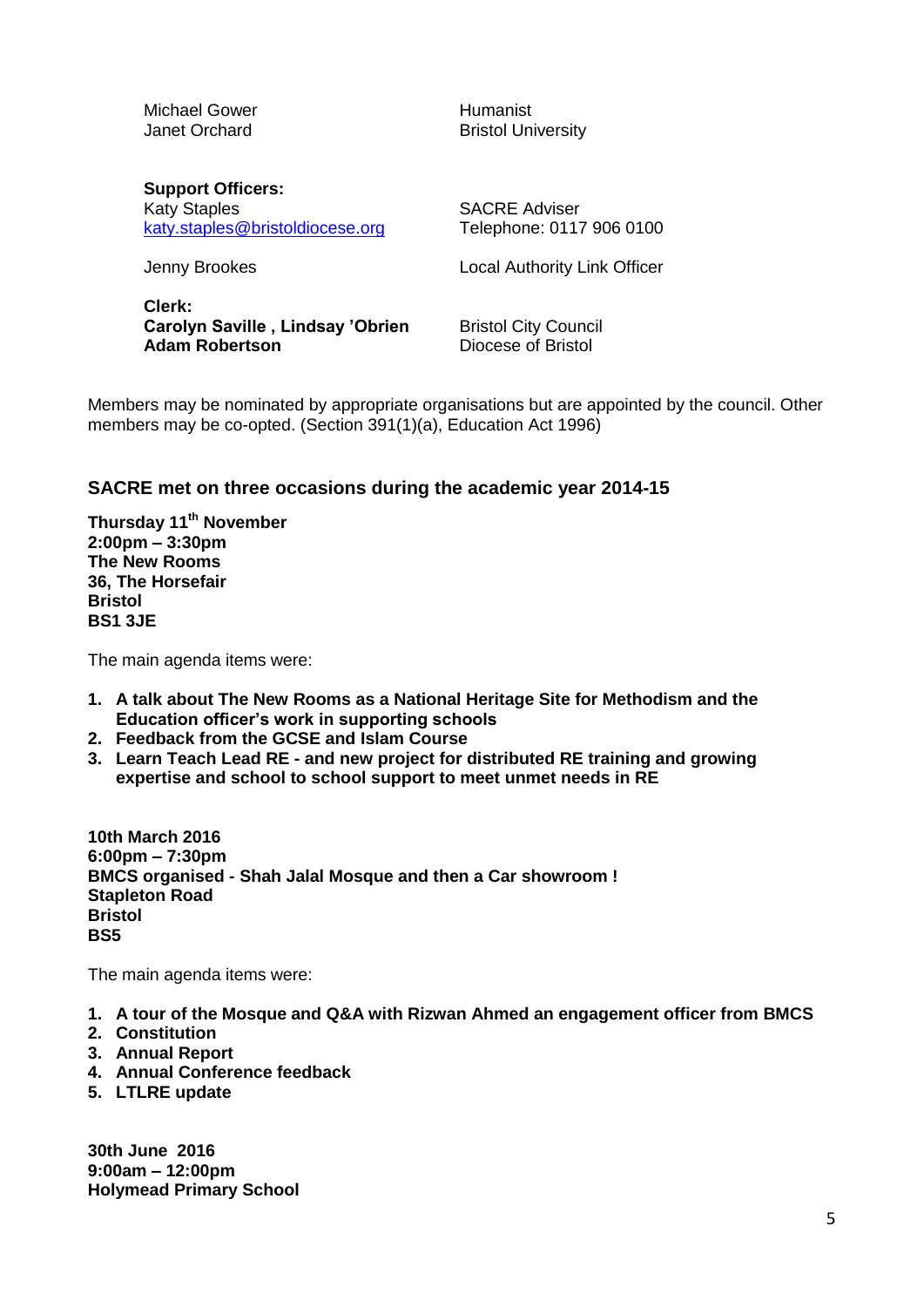## **Wick Rd, Brislington Bristol BS4 4HB**

The main agenda items were:

- **1. Religious Education at Holymead Primary school was explained by the subject leader Vicky Wiltshire**
- **2. Mike Gower gave a talk about Humanism**
- **3. Feeback from the NASACRE AGM, , The Primary Best Practice Forum, the A'level Conference and LTLRE development and conference**
- **4. The Constitution**
- **5. Agreed Syllabus development**
- **6. An evaluation of the effectiveness of the support offered to SACRE by the Adviser**

# **Challenges and opportunities that lie ahead**

**Challenges** for SACRE include:

- Continuing to give support to teachers to ensure outstanding RE in Bristol schools and academies
- Offering more targeted support for some schools, creating greater school to school support
- Offering appropriate challenge that will be accepted and heeded, to Bristol City Council and to academy providers within the city
- Continuing to offer a community of effective support in the face of increasing constraints on school (and LA) budgets

**Opportunities** include:

- Ongoing attendance and interest of some dedicated SACRE members
- Ongoing commitment and dedication of teachers as shown by attendance at the Annual Conference , the GCSE conference and at Network meetings
- Growing capacity for school to school support and new leaders of Religious Education amongst teachers attending Conferences and leading network meetings
- LTLRE( Learn Teach Lead RE; a programme for succession planning for RE funded by the Jerusalem Trust and the St Matthias Trust) as a tool for growing new leaders of Religious Education in our area

# **1. Standards and quality of Religious Education (RE) provision**

## **1a Compliance and time allocation for RE**

Due to the lack of information available through Ofsted reporting, it is impossible to determine the number of community schools and academies that are compliant with the statutory requirements for RE.

## **1b Public Examination entries in RE**

Results for the **2016 GCSE**:

A total of 1880 students were entered for a public examination in RE which is a decrease since last year of 83 students.(This decrease is less than in other parts of the country) 986 of these students were female: 52% or entrants were female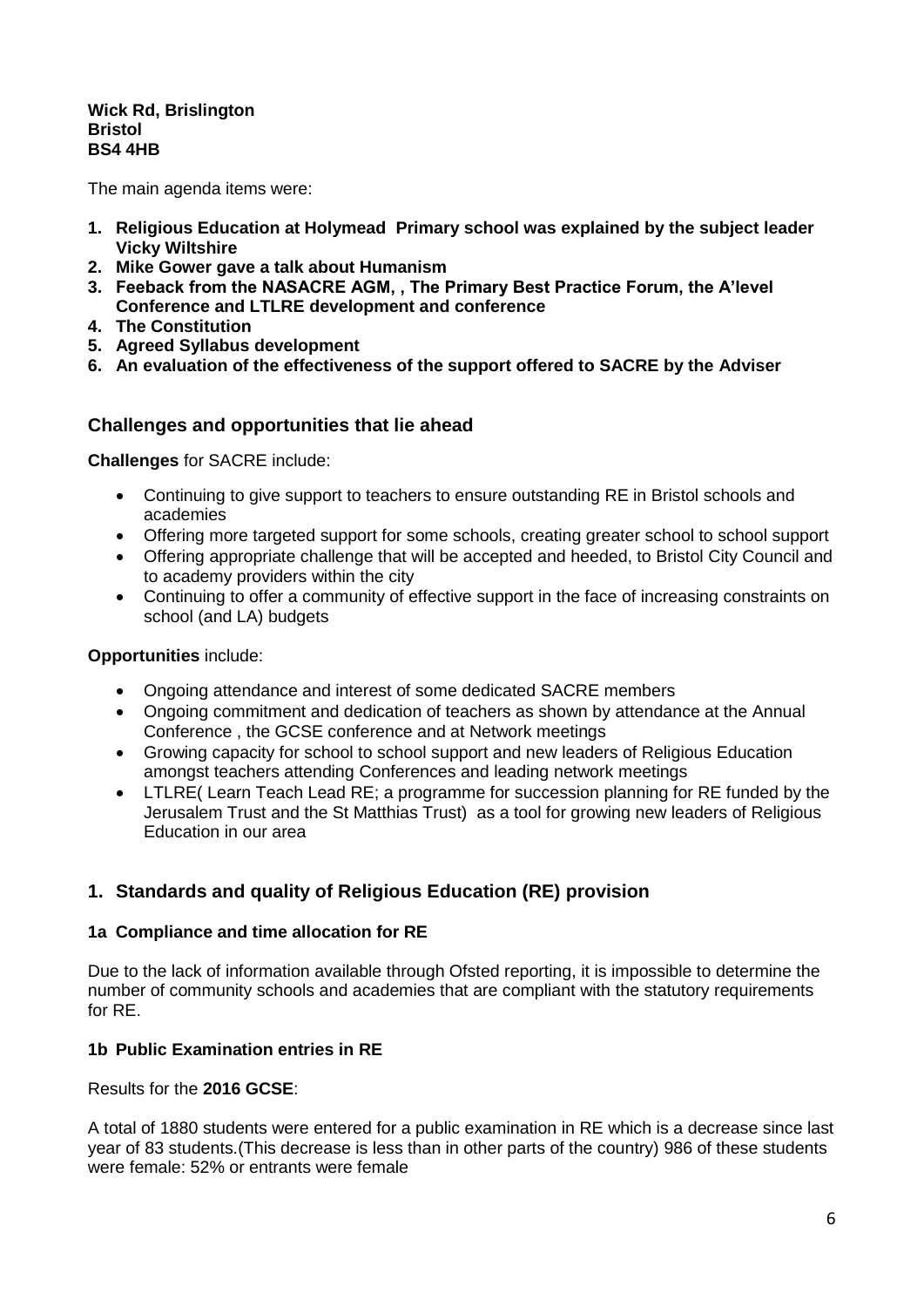Results from the 2016 GCSE showed that 67% of students received a grade between A\*-C, which is just below the national average of 71.6 % but higher than the results in Bristol in some previous years. 73% of female students and 62% of male students received a grade between A\*-C; A total of 3% of students received an ungraded result which is higher than the national average of 2%.

| Grade | 2010/2011 | 2011/2012 | 2012/2013 | 2013/2014 | 2014/2015  | 2015/16 |
|-------|-----------|-----------|-----------|-----------|------------|---------|
| A*-C  | 63.0%     | 62.5%     | 68.9%     | 68.6%     | 1.0%<br>74 | 67%     |
| A*-G  | 96.8%     | 97.2%     | 96.3%     | 97.3%     | 96.9%      | 96.4%   |

| <b>Row Labels</b>                                 | $\ast$<br>$\overline{\mathbf{v}}$ | A  | B                                 | C  | D  | F  | F  | G.       |     | <b>U</b> Grand Total |
|---------------------------------------------------|-----------------------------------|----|-----------------------------------|----|----|----|----|----------|-----|----------------------|
| Ashton Park Secondary School                      | 7                                 | 13 | 38                                | 43 | 25 | 21 |    | 17 12 15 |     | 191                  |
| Bedminster Down Secondary School                  | 1                                 | 2  | 3                                 | 1  |    |    |    |          |     | 7                    |
| <b>Bridge Learning Campus</b>                     |                                   |    | 1<br>2                            | 3  | 4  | 2  | 5  | 4        |     | 21                   |
| <b>Bristol Brunel Academy</b>                     |                                   | 1  | 6                                 | 5  | 4  | 2  | 1. | 1        |     | 20                   |
| <b>Bristol Cathedral Choir School</b>             | 4                                 | 9  | 9                                 | 3  |    |    |    |          |     | 26                   |
| <b>Bristol Free School</b>                        | 6                                 | 12 | 17                                | 22 | 10 | 10 | 9  |          |     | 86                   |
| <b>Bristol Metropolitan Academy</b>               | з                                 | 4  | 14                                | 19 | 8  | 3  | 2  | 2        |     | 55                   |
| <b>Colston's Girls School</b>                     | 2                                 | 15 | 10                                | 5  | з  |    |    | 1        |     | 36                   |
| <b>Cotham School</b>                              | 12                                | 15 | 27                                | 24 | 20 | 15 | 3. | 3        |     | 119                  |
| Fairfield High School                             | 6                                 | 11 | 25                                | 18 | 15 | 9  |    | 4        | 7   | 102                  |
| Henbury Secondary School                          | 1                                 | 8  | 13                                | 20 | 13 | 7  | 15 | 8        | -16 | 101                  |
| Oasis Academy Brightstowe                         | 3                                 | 8  | 12                                | 12 | 28 | 6  | 19 | 8        | -11 | 107                  |
| Oasis Academy Brislington                         | 1.                                | 25 | 45                                | 27 | 22 | 11 | з  | 3        | з   | 140                  |
| Oasis Academy John Williams                       | 1                                 | 1  | 1                                 | 1  |    |    |    |          |     | 5                    |
| <b>Orchard School Bristol</b>                     |                                   | 9  | 16                                | 26 | 21 | 9  | 1. | 4        | 9   | 95                   |
| <b>Redland Green School</b>                       | 31                                | 48 | 57                                | 27 | 16 | 4  | 1  |          |     | 184                  |
| St Bede's RC VA Secondary School                  | 23                                | 32 | 55                                | 28 | 16 | 8  | 3  | 1        |     | 166                  |
| St Bernadette Catholic Secondary School - Bristol | 4                                 | 18 | 34                                | 37 | 19 | 14 | 8  | 3        | 5   | 142                  |
| St Mary Redcliffe & Temple CE VA Secondary        | 45                                | 53 | 50                                | 22 | 15 | 7  | 5  | 1        |     | 198                  |
| The City Academy                                  |                                   | 18 | 20                                | 13 | 8  | 4  | 5  | 2        | 2   | 79                   |
| <b>Grand Total</b>                                |                                   |    | 157 304 453 356 247 132 105 58 68 |    |    |    |    |          |     | 1880                 |

**A table of Religious GCSE results for Bristol Schools and Academies 2016**

## **Key Stage 5 Religious Studies Outcomes**

A total of 102 students were entered for GCE A' Level RE and achieved on average 81% A\*-C grades.; this represents an increase in numbers from 94 and an increase in average % grade from 77.6% last year . It is also just above the national average for GCE A Religious Studies which was 80.%. A total of 20.5% of students in Bristol achieved a grade of A\*-A, which is below the national average of 23.5%.9 schools in Bristol entered students for A 'Level Religious Studies.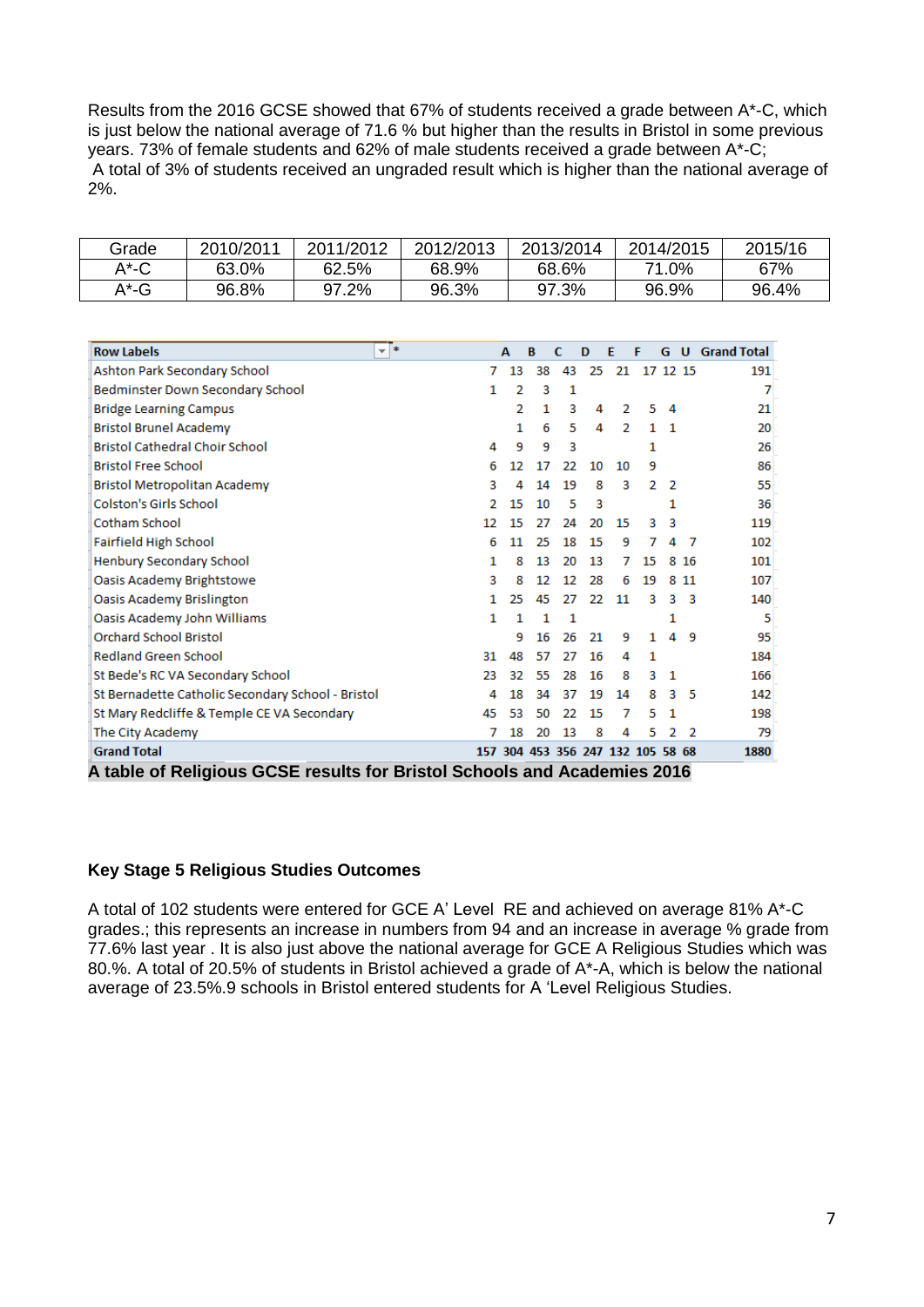| <b>Count of UPN</b>                                | Column Labels $\blacktriangledown$ |   |     |     |                 |          |    |                               |
|----------------------------------------------------|------------------------------------|---|-----|-----|-----------------|----------|----|-------------------------------|
| <b>Row Labels</b>                                  | 丰<br>v.                            |   |     |     |                 |          |    | A B C D E (blank) Grand Total |
| Ashton Park Secondary School                       |                                    | 1 |     |     | 2               | 1        |    |                               |
| <b>Bristol Cathedral Choir School</b>              |                                    | 4 | 7   |     | 6 3             |          | 3  | 23                            |
| <b>Bristol Metropolitan Academy</b>                |                                    |   |     |     |                 |          |    |                               |
| <b>Colston's Girls School</b>                      |                                    |   |     | 273 |                 |          | 3  | 15                            |
| <b>Cotham School</b>                               |                                    |   |     |     | 2 3 6 2         |          | 8  | 21                            |
| Merchants' Academy                                 |                                    |   |     |     |                 |          | 2  | 2                             |
| <b>Redland Green School</b>                        |                                    |   |     |     | 3 3 1           |          | 10 | 17                            |
| St Bede's RC VA Secondary School                   |                                    |   | 5 2 |     | 4 1 2           |          | 6  | 20                            |
| St Mary Redcliffe & Temple CE VA Secondary         |                                    |   | 5.  | 8   | 4               | 43       | 8  | 33                            |
| The City Academy                                   |                                    |   |     |     | 3.              | $1 \; 1$ | 4  | 9                             |
| <b>Grand Total</b>                                 |                                    |   |     |     | 1 19 30 32 12 7 |          | 44 | 145                           |
| A table of Religious Studies A' Level results 2016 |                                    |   |     |     |                 |          |    |                               |

#### **1cStandards and achievement, quality of teaching, and quality of leadership and management of RE**

There are no methods for collecting verifiable evidence of levels of achievement in RE other than through public examination results. There are no opportunities to access sufficient information to make a well-substantiated judgement on the quality of RE teaching or leadership and management of RE in Bristol schools.

# **2. Managing the SACRE and partnership with the LA and other key stakeholders**

During this year, the LA and SACRE partnership has been greatly strengthened through the work and dedicated support of Jenny Brookes as link officer. It is beneficial that there is someone from the Local Authority holding the work of SACRE to account and commissioning new work from SACRE such as the work with UWE (ITT training) and contributing to a "Bristolised Curriculum". Also it is good that there is someone to whom SACRE can turn to and offer challenge about RE to the LA.

Bristol SACRE has maintained its partnership with other local SACREs through sharing an Agreed Syllabus with North Somerset, and Bath & North East Somerset. The Annual Conference in January 2016 was once again jointly organised and shared with South Glos Local Authority. Through the Learn Teach Lead RE programme teachers have attended conferences that are shared by teachers from Local Authorities from Minehead to Swindon. The Learn Teach Lead Hub leaders are joining a network of support that runs from Cornwall to North Wiltshire and is energising RE through the sharing of best practice.

Members of SACRE also maintain links with local interfaith groups and Marie Hackett, from Bristol Multi-Faith Forum, sits on Bristol SACRE. Bristol SACRE has close relationships with Bristol University and Dr Janet Orchard (who is PGCE Programme Director) is a member of SACRE. Student teachers from Bristol University RE PGCE course attended the March meeting of SACRE as part of their course. Mohammad-Nassir Miah works for Bristol Muslim Cultural Society and has been an important link for SACRE to provide support for the teaching of Islam in Bristol Schools.

## **CPD offered:**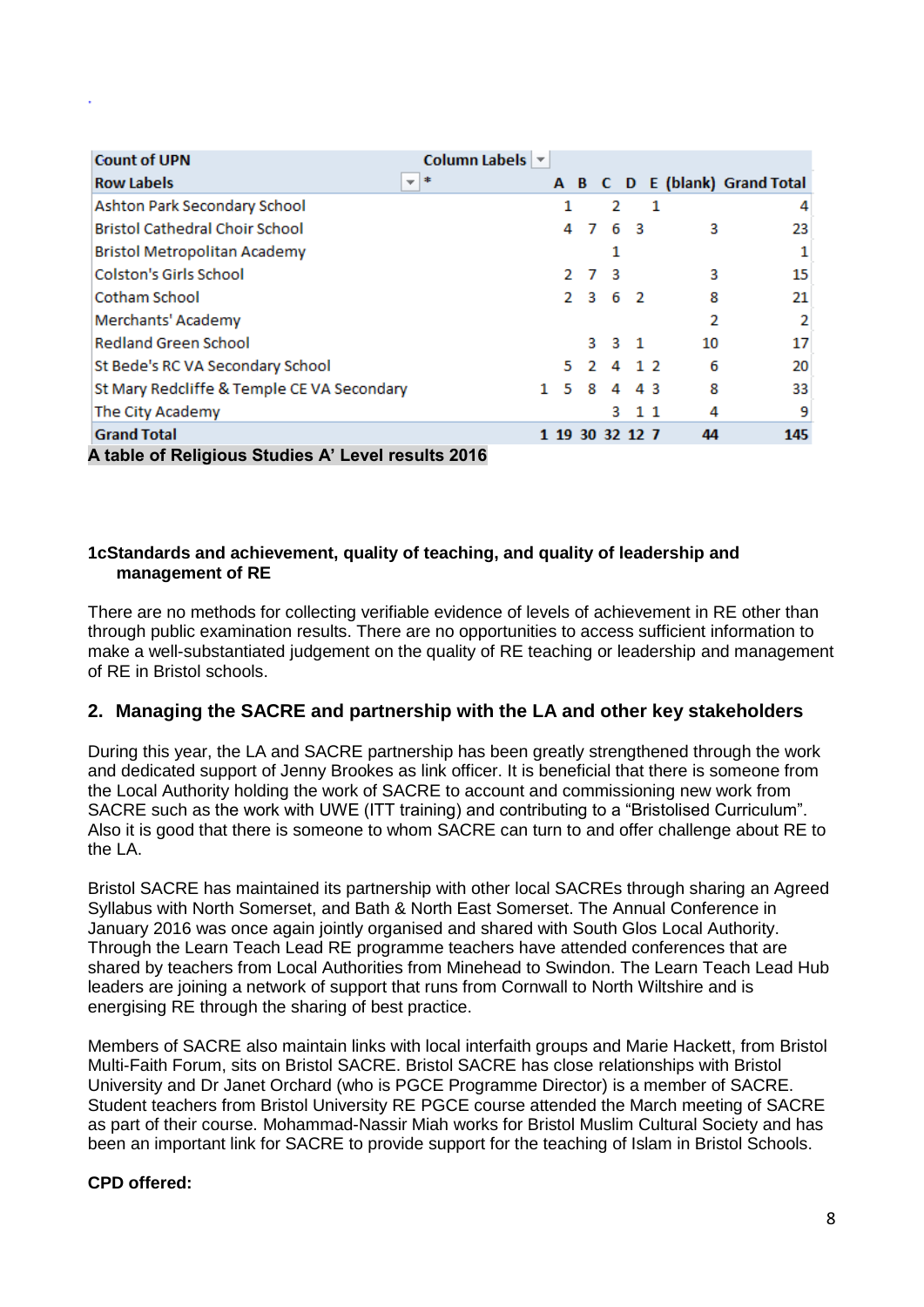During the year, 2 secondary courses and primary training opportunities were offered to teachers in Bristol, as well as the Annual Conference for all teachers across phases and the "Learn Teach Lead residential Conference

| <b>Primary/Secondary/Governors</b>         | <b>Venue/Date/Topic</b>                                                                                                                                                                                                                                                                                   |
|--------------------------------------------|-----------------------------------------------------------------------------------------------------------------------------------------------------------------------------------------------------------------------------------------------------------------------------------------------------------|
| New GCSE and Islam Conference              | University of Bristol<br>Department of Education<br>Friday 16th October 2015 9.30 am - 3.30 pm<br><b>Bristol University Department of Education</b><br>35 Berkeley Square, Bristol BS8 1JA                                                                                                                |
|                                            | Deborah Weston                                                                                                                                                                                                                                                                                            |
| Secondary and Primary RE Annual Conference | Engineers' House<br>The Promenade, Clifton Down, Avon, Bristol,<br><b>BS8 3NB</b>                                                                                                                                                                                                                         |
|                                            | 29th January 2016<br>9:30am-3:30pm                                                                                                                                                                                                                                                                        |
|                                            | <b>Better RE: Creativity, Playfulness,</b><br><b>Achievement</b>                                                                                                                                                                                                                                          |
|                                            | Lat Blaylock RE Today Services                                                                                                                                                                                                                                                                            |
| <b>Primary Best Practice</b>               | Deepening Learning in RE<br><b>Horfield CEVC Primary</b><br><b>Bishop Manor Road</b><br><b>Bristol</b><br><b>BS10 5BD</b>                                                                                                                                                                                 |
| <b>Primary Best Practice</b>               | <b>Encountering Islam</b><br><b>BMCS</b><br><b>35 Mivart Street</b><br><b>Bristol</b><br><b>BS5 6JF</b><br>Muhammed Massir Miah and Rizwan Ahmed                                                                                                                                                          |
| Secondary New A Level preparation          | <b>Graduate School of Education</b><br>35 Berkeley Square, Bristol BS8 1JA<br>Leilah Boyce (HOD at Chipping Sodbury School)<br>and Jill Dickinson (HOD at Saint Mary Redcliffe<br>and Temple VA Secondary School)                                                                                         |
| <b>LTLRE Area 2 Launch Conference</b>      | 30th June -1st July 2016<br>Tortworth Court Hotel, Wotton-under-Edge,<br>South Gloucestershire<br>Speakers include:<br>Martin Palmer (author and broadcaster)<br>Alan Brine (former HMI in RE)<br>Dave Francis (RE adviser and consultant)<br>Juliet Lyal (NATRE local groups officer and KS1<br>teacher) |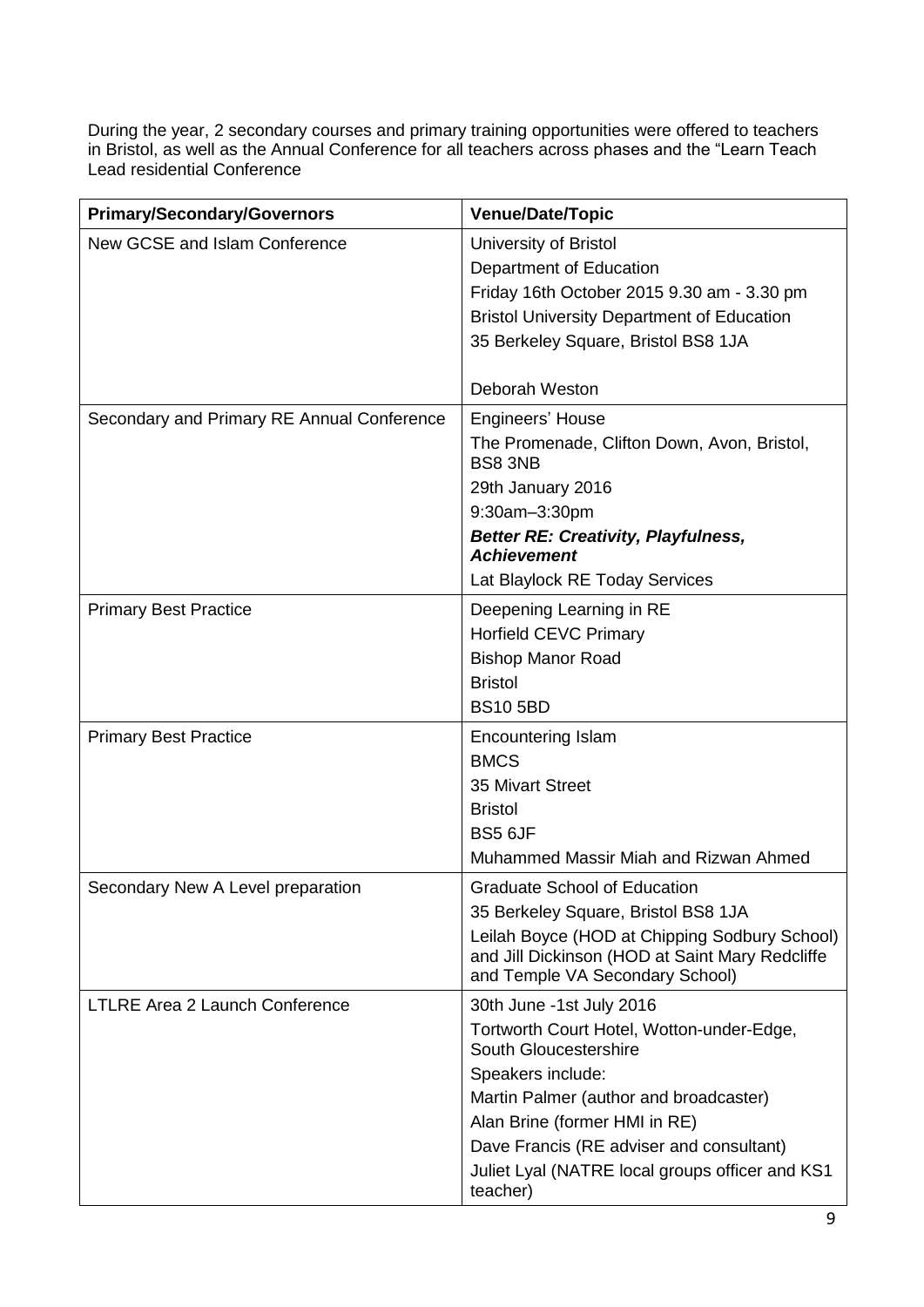# **3. The effectiveness of the Locally Agreed Syllabus**

Since 2011 SACRE has been using the Agreed Syllabus "Awareness, Mystery and Value" a syllabus used by neighbouring SACREs. During 2015-16 some members of Bristol SACRE joined with other members of SACREs sharing "AMV" to review the Agreed Syllabus. Much work and deliberation took place to decide what guidance should be offered to schools about assessment in particular. Members of SACRE, particularly Muhammed Nassir Miah, Adam Robertson worked hard to produce assessment exemplars for teachers. The effectiveness of these new assessment ideas will be seen in the following reporting year when teachers are trained and begin to use the new planning structures and assessment guidance following the launch of the new website and conference.

During 2015-16 the Adviser and others continued to write distinctively local units of work to support engagement with local faith communities and make learning alive and local for Bristol pupils. Units about Challenging hate crime in Bristol and working with refugees can be found here

# [http://www.awarenessmysteryvalue.org/2016/c06-exemplars-distinctively-local-schemes-of](http://www.awarenessmysteryvalue.org/2016/c06-exemplars-distinctively-local-schemes-of-learning/)[learning/](http://www.awarenessmysteryvalue.org/2016/c06-exemplars-distinctively-local-schemes-of-learning/)

# 4. **Collective Worship**

In the academic year 2011-12, we reviewed the Collective Worship guidance, and since then "Time to Breathe – offering space and stillness" has been on offer to support all schools and Academies in the Bristol area.

[https://www.bristol.gov.uk/documents/20182/239489/Bristol%20SACRE%20Collective%20Worship](https://www.bristol.gov.uk/documents/20182/239489/Bristol%20SACRE%20Collective%20Worship%20Guidance%202012.pdf/83a86b69-646c-4267-82e9-a4937bef8c45) [%20Guidance%202012.pdf/83a86b69-646c-4267-82e9-a4937bef8c45](https://www.bristol.gov.uk/documents/20182/239489/Bristol%20SACRE%20Collective%20Worship%20Guidance%202012.pdf/83a86b69-646c-4267-82e9-a4937bef8c45)

Headteachers and governors continue to be signposted to training which will assist them in ensuring that students in their school have outstanding Collective Worship that will support their Spiritual, Moral, Social and Cultural Development. Training for Collective Worship has been signposted and is delivered through the Diocese of Bristol.

There were no determinations in force during the reporting year. No formal complaints or other matters were referred to SACRE this year.

## **4. SACRE as a representative, effective, diverse community**

Bristol SACRE is a diverse group of people with a commitment to see children and young people gaining a knowledge and understanding of the ways in which beliefs and actions can shape lives and communities.

During this year the group has asked questions of its own composition, purpose and effectiveness. SACRE needs to ensure it has strategies for good succession planning so that Bristol SACRE can be a lively, fully diverse active and important council serving an important function for RE in the years to come